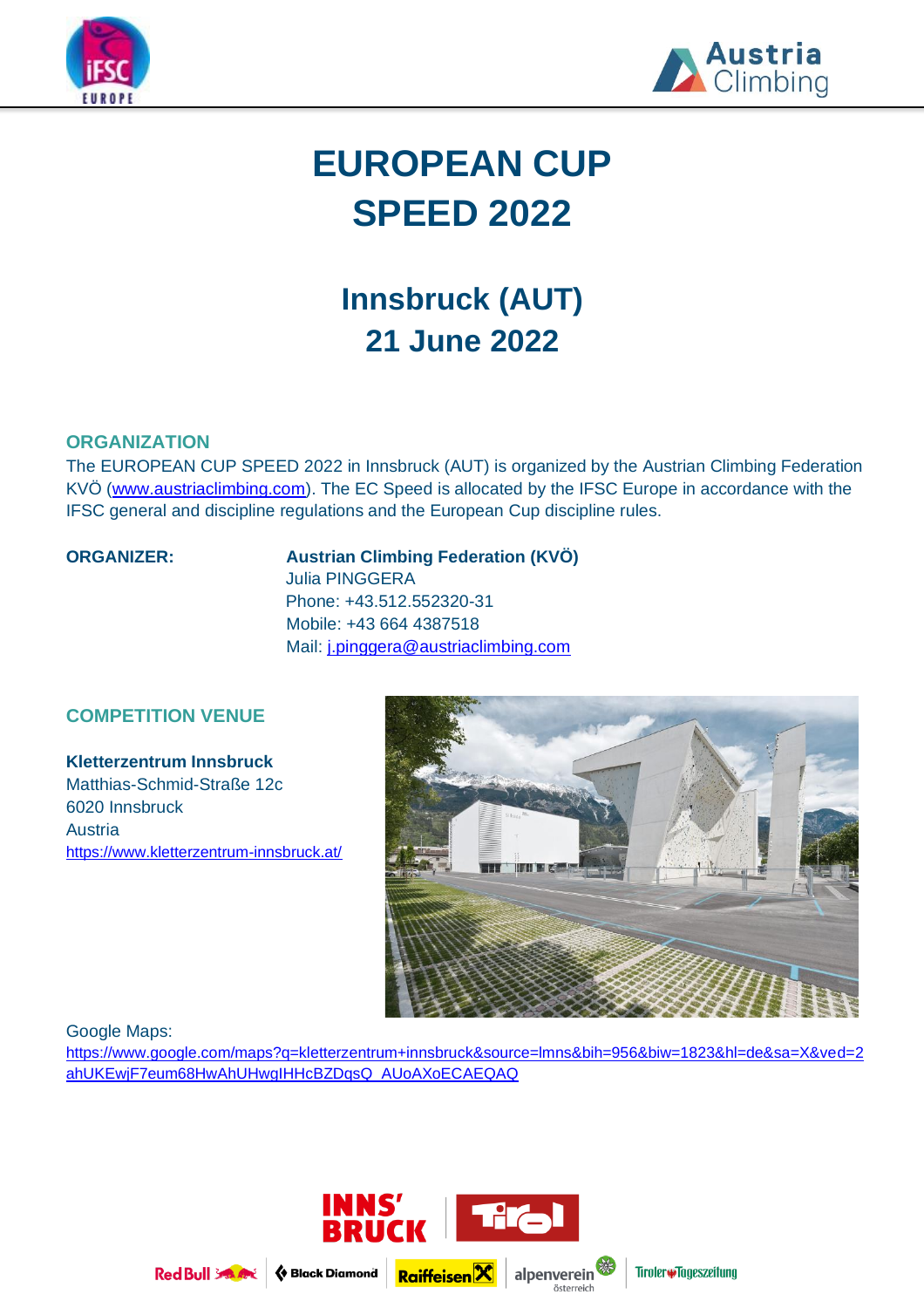





# By plane:

Airport Innsbruck Distance to competition venue: approx. 5 km. For further information please check:<https://www.innsbruck-airport.com/en>

Airport Munich

Distance to competition area: approx. 200 km.

From the airport take the "S-Bahn" to train station "Munich East", then go by train to Innsbruck. For further information please check: [https://www.munich-airport.de](https://www.munich-airport.de/)

# **By train:**

Innsbruck central railway station offers direct connection to almost all major European cities. All trains make a stop in Innsbruck.

National and international trains may be booked through:

| [OBB]:         | http://www.oebb.at/en/ (English language site)<br>http://www.oebb.at/de/ (German Language site) |                         |  |  |
|----------------|-------------------------------------------------------------------------------------------------|-------------------------|--|--|
|                |                                                                                                 |                         |  |  |
| Deutsche Bahn: | https://www.bahn.de/en/view/index.shtml                                                         | (English language site) |  |  |
|                | https://www.bahn.de/p/view/index.shtml                                                          | (German Language site)  |  |  |

## **By car:**

From the south (Italy) use the A13/E45 respectively the A12/E60. For all other directions, leave at the highway A12 exit "Innsbruck Mitte" or "Innsbruck Ost" and follow the direction "Innsbruck Zentrum".

# **ACCOMMODATION**

|                  | <b>Innsbruck Tourist Information</b> |                         |
|------------------|--------------------------------------|-------------------------|
| Burggraben 3,    |                                      |                         |
| A-6021 Innsbruck |                                      |                         |
| Phone:           | +43.512.59850                        |                         |
| Fax:             | +43.512.59850.107                    |                         |
| Mail:            | office@innsbruck.info                |                         |
| Web:             | https://www.innsbruck.info/en/       | (English language site) |
|                  | https://www.innsbruck.info/es/       | (Spanish language site) |

# **VISA**

If you need invitations for visa, please contact [a.posch@austriaclimbing.com](mailto:sekretariat@wettklettern.at) before 30<sup>th</sup> of May 2022. Please don't forget to attach a scanned passport copy.

| <b>First</b> | Last        | <b>Birth</b> |               |      |  | Nationality   Passport   Expiration   Address   Occupation   Place of visa |
|--------------|-------------|--------------|---------------|------|--|----------------------------------------------------------------------------|
| <b>Name</b>  | <b>Name</b> | Date         | <b>Number</b> | date |  | application                                                                |
|              |             |              |               |      |  |                                                                            |
|              |             |              |               |      |  |                                                                            |

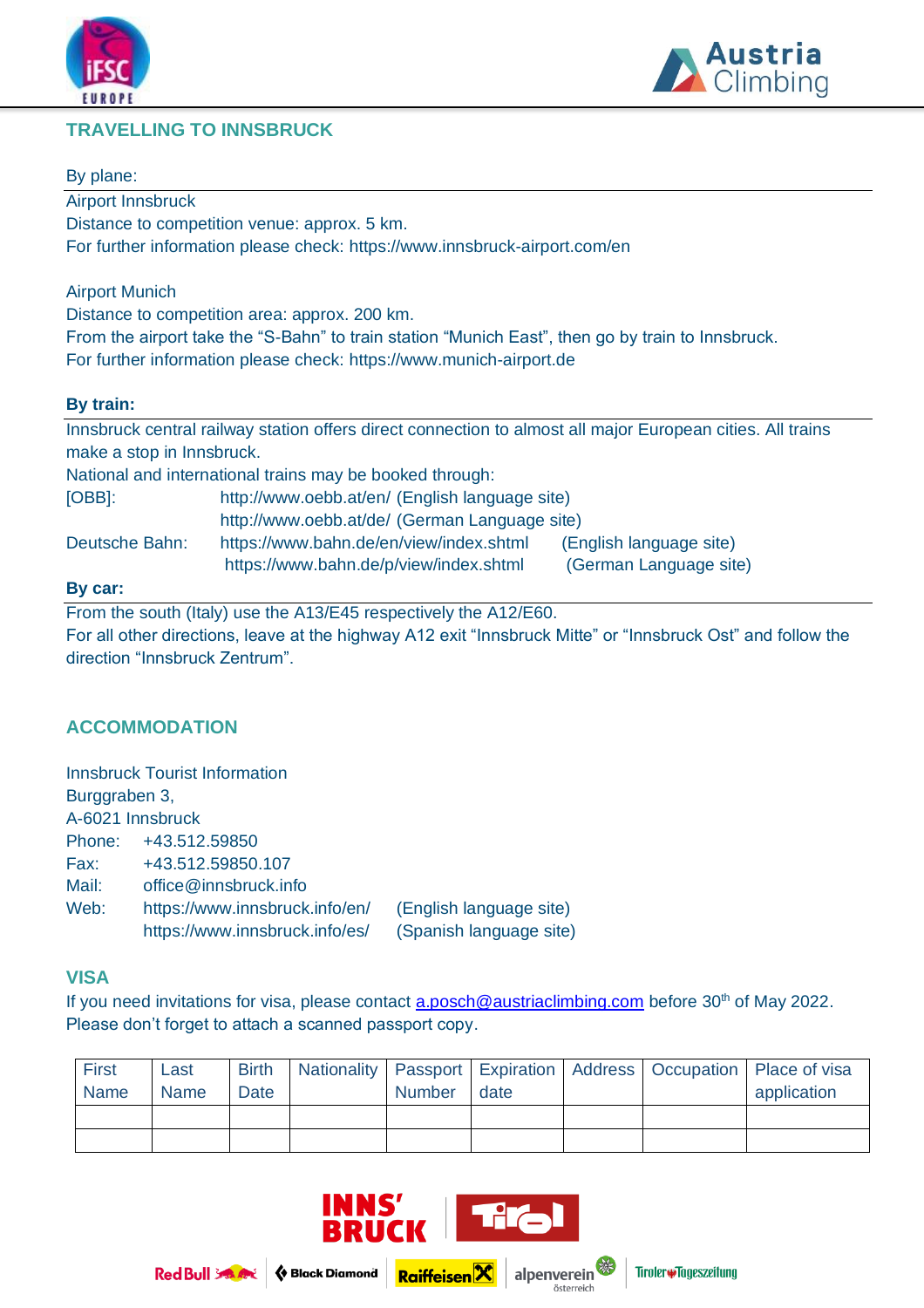



**OFFICIALS**

Result Service: Lena GASSER

Jury President: Matevz GRADISEK [matevz.gradisek@mrclimbing.com](mailto:matevz.gradisek@mrclimbing.com) Judge: Andres SECO HERNANDEZ

# **TEAM QUOTAS & RULES**

# **LICENSES:**

Only competitors and team officials holding a valid IFSC international license are allowed to register for the competition.

Member Federations may register, within statutory deadlines, team officials for one of the following roles: (a) One (1) Team Manager;

- (b) Up to two (2) coaches per discipline;
- (c) Up to two (2) qualified medical or para-medical personnel. **(IFSC EUROPE RULES 4.2.2)**

Member Federations may register up to four (4) competitors; and in case of the host Member Federation, eight (8) competitors; for each Category in each relevant discipline. **(IFSC EUROPE RULES 4.2.3)** 

# **REGISTRATION**

Apply on the IFSC Online Registration System:<https://ifsc.results.info/users/login>

# **REGISTRATION DEADLINE:**

Saturday, June 11<sup>th</sup> at 11:59 PM CET

# **REGISTRATION FEES**

Euro 25,– for each competitor. The Registration fee will be invoiced by IFSC Europe to the National Federations. No cash-payments will be done on site.

For the registration on site, it is necessary for all team managers to show the passports or ID-cards (or copies) of their competitors.

# **CONFIRMATION OF ATTENDANCE FOR DELAYED ARRIVAL**

In case a team is not able to make the registration in time due to flight delays or other unpredictable reasons, please contact:

JURY PRESIDENT Matevz Gradisek Mail: [matevz.gradisek@mrclimbing.com](mailto:matevz.gradisek@mrclimbing.com) Phone: +386 41636319

# **ANTI-DOPING REGULATIONS**

By participating, the athlete agrees to comply with the currently valid anti-doping rules and regulations of WADA, IFSC and IFSC-Europe (in particular statutes, competition rules, anti-doping regulations). All persons who are licensees of the IFSC or IFSC-Europe are considered as athletes and team officials. Furthermore, the Austrian Anti-Doping Federal Act 2021 (ADBG 2021) applies to international sports events in Austria.



österreich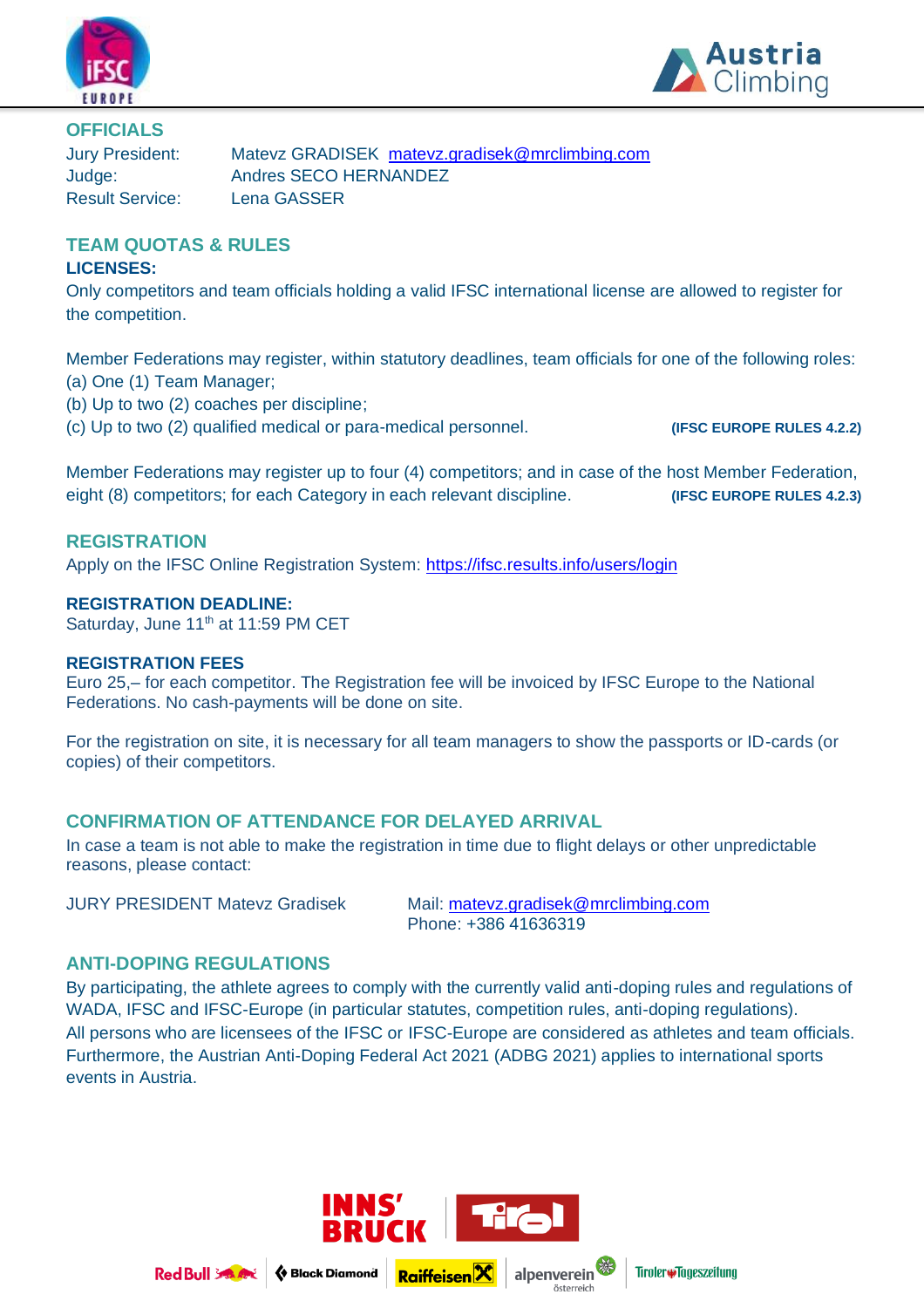



# **PROVISIONAL PROGRAM (LOCAL TIME)**

**Thursday, 9th of June: Online Technical Meeting** via this link:<https://meet.google.com/ppt-rmna-vog> The Online Meeting will take place right after the Online TM of the Boulder & Lead World Cup Innsbruck (which takes place via another link), so we ask for your patience in case of a delay.

# **Tuesday, 21 st of June 2022**

| $12:00 - 14:00$ | Registration European Cup Speed Men + Women   |  |
|-----------------|-----------------------------------------------|--|
| 15:00           | <b>Technical Meeting European Cup Speed</b>   |  |
|                 |                                               |  |
| 15:00           | <b>Opening Warm-Up Area</b>                   |  |
| $17:15 - 18:15$ | <b>Speed Practice Women, then Men</b>         |  |
| $18:30 - 19:30$ | <b>Speed Qualification Women, then Men</b>    |  |
| $20:15 - 21:00$ | <b>Speed Finals Women &amp; Men</b>           |  |
|                 | Award Ceremony European Cup Speed Men + Women |  |
|                 |                                               |  |

*Subject to change!*

# **INFORMATION REGARDING COVID-19 MEASURES: (as of June 19th) EVENT RESTRICTIONS**

- The Addendum to IFSC Rules serves as the basis of all measures on site: Masks are highly recommended indoors (isolation zone, call zone,..)
- In case of symptoms of a respiratory illness, people need to stay away from the event, unless they tested negative for Covid-19 since the symptoms appeared.

No more measures such as testing regimes or vaccination certification will be needed to take part in event. If the local regulations should change, the new measures will be communicated as soon as possible.

*In case the measures change, they will be communicated as soon as possible in an updated info sheet.*

# **PROTOCOL IN CASE OF POSITIVE TEST / SUSPECTED CASE OF COVID-19**

# **SMPTOMS:**

You should take a test as quickly as possible. Test possibilities in Innsbruck can be found on the last page.

# **POSITIVE TEST:**

If you have the virus, you must-self isolate for ten days from the first symptoms. All further steps will be coordinated with the local health authorities. After 5 days of quarantine, if you have no more symptoms your quarantine is eased: You are then allowed to travel and go outside, but only to places that are not crowded and where a FFP2 mask can be worn at all times.

If you still have symptoms after 5 days, you continue your quarantine until the 10 days are over or you can take a PCR test, if it is negative, your quarantine will be ended.

# **CONTACT PERSON:**

- Persons who had face-to-face contact or were in the same room with a confirmed case for ≥ 15 minutes at a distance ≤ 2 metres
- Household contacts (people sharing a room/flat)



**♦ Black Diamond Raiffeisen**X

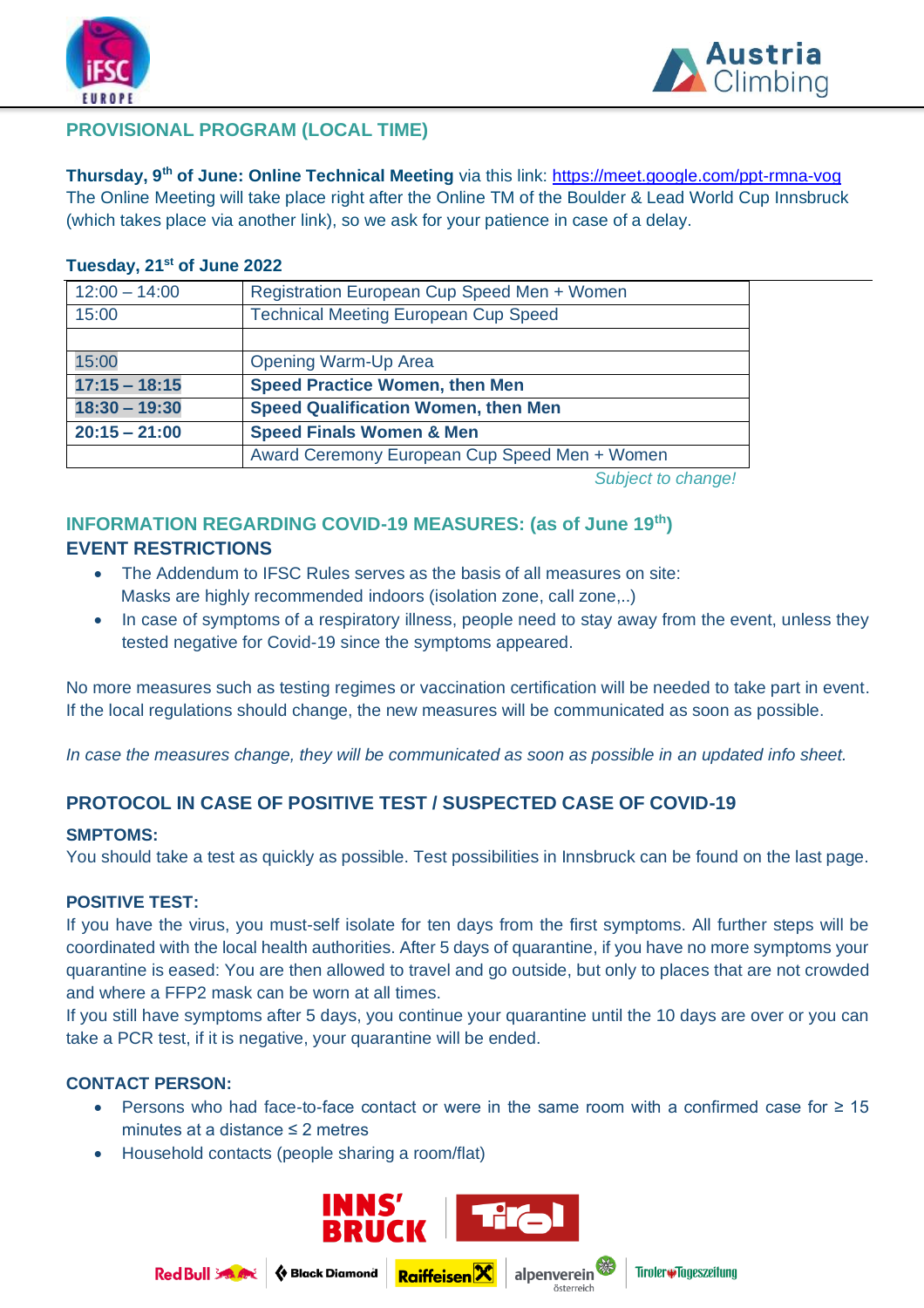



- Persons with the following types of contact in long-distance transport such as airplane. coach or train:
	- o Direct seat neighbours of the confirmed case
	- o Crew members or other passengers if one of the other criteria applies
- Persons who were exposed with high probability to a relevant concentration of aerosols, regardless of the distance to the confirmed case (e.g. partying)
- Persons who had direct physical contact (e.g. shaking hands) with a confirmed case

# **Rules for Contact Person:**

Rules for Contact Persons depend on your status of vaccination/recovery:

- 1. If you are fully vaccinated (3 shots / 2 shots in case of Johnson) and/or recovered from Covid in the last 3 months, legally, you do not need to take any measures if you are a contact case. However, we still ask you to wear a FFP2 mask at all times if you find out you have been in close contact with an infected person to protect others.
- 2. If you are not fully vaccinated and have been in close contact with an infected person, you need to minimize your contacts immediately and face restrictions: Do not go to events / restaurants / bars / avoid public transport & wear a FFP2-mask while you are not in isolation. These measures can be lifted on the 5th day after having a negative PCR test result.

In any case (symptoms or positive test) the team manager has to inform immediately the COVID-19 Delegate (Julia Pinggera).

The person suspected must be immediately placed in a separate room and kept away from the event.

# **TRAVEL RESTRICTIONS WHEN ENTERING AUSTRIA**

For entering Austria, no restrictions are in place. All people are allowed to enter Austria without any proof of low epidemic risk.

**Please note:** The restrictions might change and might also vary depending on the country you come from, so please inform yourself in time before your trip:

[https://www.oesterreich.gv.at/en/themen/coronavirus\\_in\\_oesterreich/pre-travel-clearance.html](https://www.oesterreich.gv.at/en/themen/coronavirus_in_oesterreich/pre-travel-clearance.html)

# **GENERAL COVID-19 MEASURES IN AUSTRIA**

FFP2 masks are only obligatory in hospitals and comparable settings (doctors, therpaists etc.). All other restrictions (masks, testing regimes) have been eliminated in the last weeks.

However, wearing masks is still recommended for different settings in enclosed spaces such as: customer areas of supermarkets, pharmacies, drugstores and public transport.





♦ Black Diamond